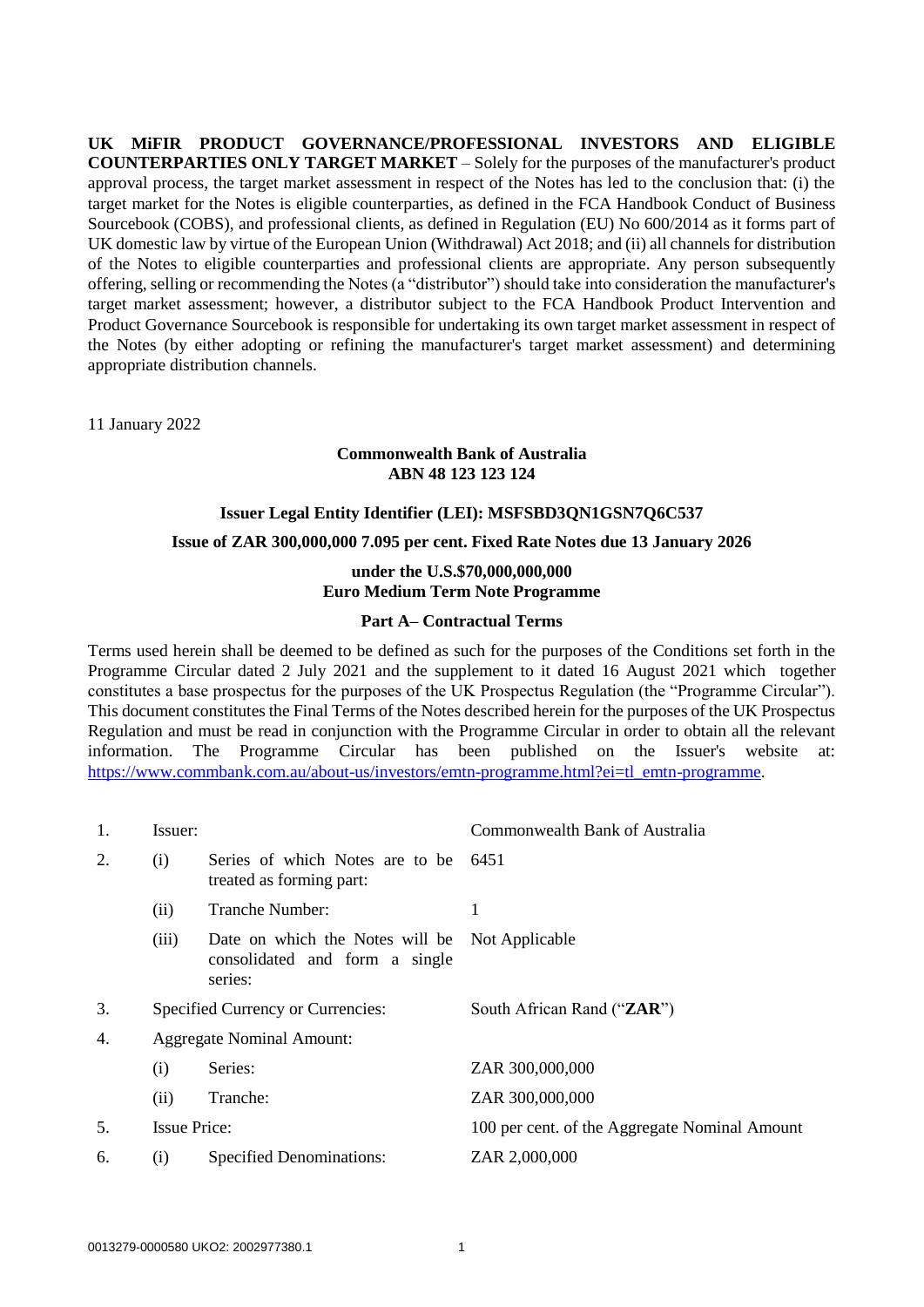|     | (ii)                             | Calculation Amount (in relation to<br>calculation of interest on Notes in<br>global form see Conditions): | <b>Specified Denomination</b>                                                                                                                                   |
|-----|----------------------------------|-----------------------------------------------------------------------------------------------------------|-----------------------------------------------------------------------------------------------------------------------------------------------------------------|
| 7.  | (i)                              | <b>Issue Date:</b>                                                                                        | 13 January 2022                                                                                                                                                 |
|     | (ii)                             | <b>Interest Commencement Date:</b>                                                                        | <b>Issue Date</b>                                                                                                                                               |
| 8.  | <b>Maturity Date:</b>            |                                                                                                           | 13 January 2026                                                                                                                                                 |
| 9.  | Interest Basis:                  |                                                                                                           | 7.095 per cent. Fixed Rate<br>(see paragraph 13 below)                                                                                                          |
| 10. | <b>Redemption/Payment Basis:</b> |                                                                                                           | Subject to any purchase and cancellation or early<br>redemption, the Notes will be redeemed on the<br>Maturity Date at 100 per cent. of their nominal<br>amount |
| 11. |                                  | <b>Change of Interest Basis</b>                                                                           | Not Applicable                                                                                                                                                  |
| 12. |                                  | Put/Call Options:                                                                                         | Not Applicable                                                                                                                                                  |
|     |                                  |                                                                                                           |                                                                                                                                                                 |

# **PROVISIONS RELATING TO INTEREST (IF ANY) PAYABLE**

| 13. |                                 |                                                                                                                        | <b>Fixed Rate Note Provisions:</b>                                                                               | Applicable                                                                                   |  |
|-----|---------------------------------|------------------------------------------------------------------------------------------------------------------------|------------------------------------------------------------------------------------------------------------------|----------------------------------------------------------------------------------------------|--|
|     | (i)                             |                                                                                                                        | Rate of Interest:                                                                                                | 7.095 per cent. per annum payable annually in arrear                                         |  |
|     | (ii)                            | (A)                                                                                                                    | Interest Payment Date(s):                                                                                        | 13 January in each year commencing 13 January<br>2023, up to and including the Maturity Date |  |
|     |                                 | (B)                                                                                                                    | <b>Fixed Interest Periods:</b>                                                                                   | Unadjusted                                                                                   |  |
|     | (iii)                           | Fixed Coupon Amount(s)<br>for Notes in definitive form (and in<br>relation to Notes in global form see<br>Conditions): |                                                                                                                  | ZAR 141,900 per Calculation Amount                                                           |  |
|     | (iv)                            |                                                                                                                        | <b>Business Day Convention:</b>                                                                                  | Following Business Day Convention                                                            |  |
|     | (v)                             |                                                                                                                        | <b>Additional Business Centre(s):</b>                                                                            | Johannesburg, London, New York and Sydney                                                    |  |
|     | (vi)                            |                                                                                                                        | Calculation to be on a Calculation<br><b>Amount Basis:</b>                                                       | Not Applicable                                                                               |  |
|     | (vii)                           |                                                                                                                        | Broken Amount(s) for Notes in<br>definitive form (and in relation to<br>Notes in global form see<br>Conditions): | Not Applicable                                                                               |  |
|     | (viii)                          |                                                                                                                        | Day Count Fraction:                                                                                              | Actual/Actual (ICMA)                                                                         |  |
|     | (ix)                            |                                                                                                                        | Determination Date(s):                                                                                           | 13 January in each year                                                                      |  |
| 14. |                                 | <b>Floating Rate Note Provisions:</b>                                                                                  |                                                                                                                  | Not Applicable                                                                               |  |
| 15. |                                 |                                                                                                                        | <b>Zero Coupon Note Provisions:</b>                                                                              | Not Applicable                                                                               |  |
|     |                                 |                                                                                                                        | PROVISIONS RELATING TO REDEMPTION                                                                                |                                                                                              |  |
| 16. |                                 | <b>Issuer Call:</b>                                                                                                    |                                                                                                                  | Not Applicable                                                                               |  |
| 17. |                                 | <b>Investor Put:</b>                                                                                                   |                                                                                                                  | Not Applicable                                                                               |  |
| 18. | <b>Final Redemption Amount:</b> |                                                                                                                        |                                                                                                                  | ZAR 2,000,000 per Calculation Amount                                                         |  |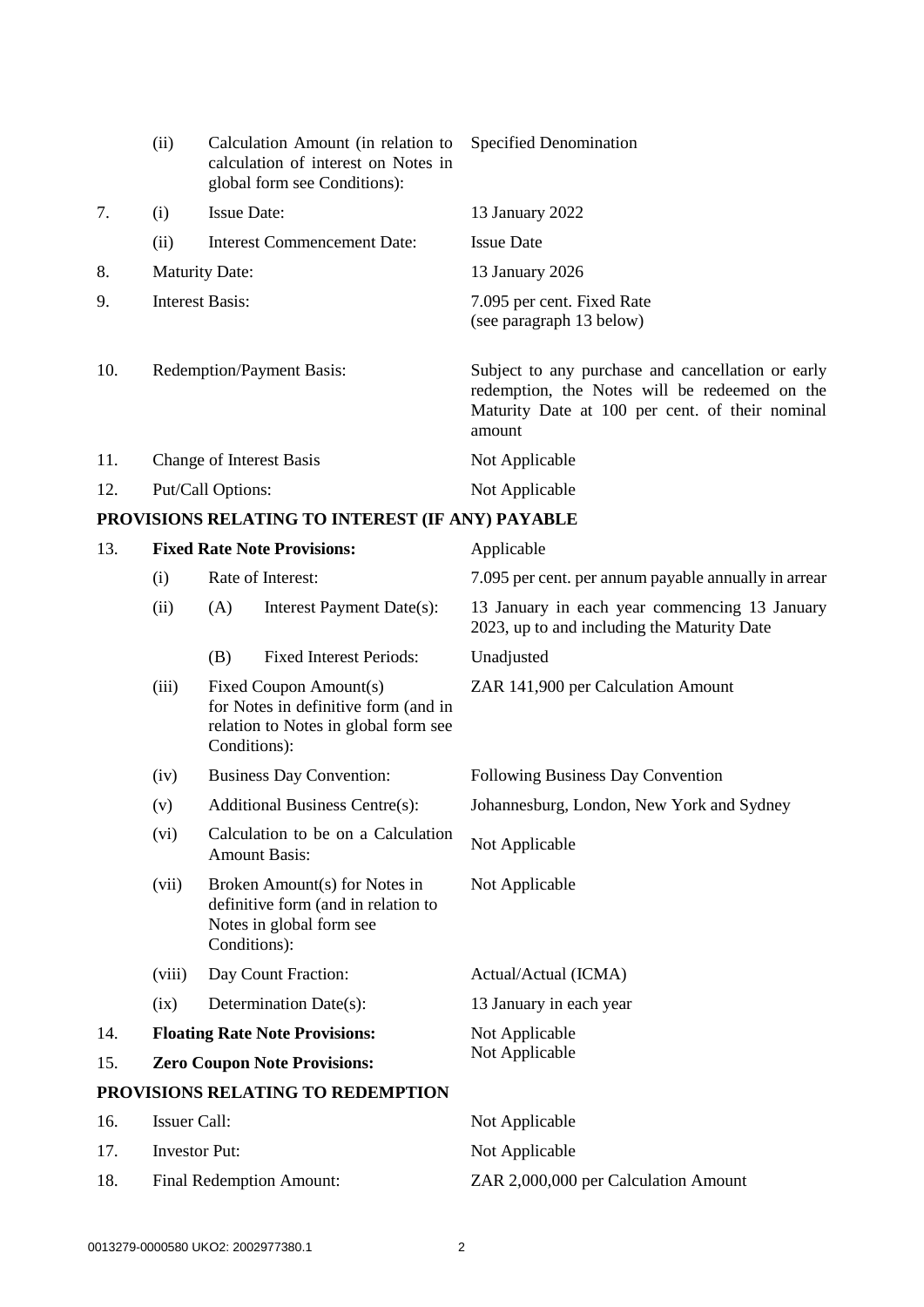19. Early Redemption Amount payable on redemption for taxation reasons or on event

ZAR 2,000,000 per Calculation Amount

## **GENERAL PROVISIONS APPLICABLE TO THE NOTES**

| 20. | Form of Notes:                                                     | <b>Bearer Notes:</b><br>Temporary Bearer Global Note exchangeable for a<br>Permanent Bearer<br>Global<br><b>Note</b><br>which<br><sup>is</sup><br>exchangeable for Definitive<br><b>Notes</b><br>upon<br>an<br><b>Exchange Event</b> |
|-----|--------------------------------------------------------------------|--------------------------------------------------------------------------------------------------------------------------------------------------------------------------------------------------------------------------------------|
| 21. | <b>Payment Business Day Convention</b>                             | Following Business Day Convention                                                                                                                                                                                                    |
| 22. | <b>Additional Financial Centre(s):</b>                             | Johannesburg, London, New York and Sydney                                                                                                                                                                                            |
| 23. | Talons for future Coupons to be attached to<br>Definitive Notes:   | N <sub>0</sub>                                                                                                                                                                                                                       |
|     | PROVISIONS APPLICABLE TO RMB NOTES                                 |                                                                                                                                                                                                                                      |
| 24. | <b>RMB Currency Event:</b>                                         | Not Applicable                                                                                                                                                                                                                       |
| 25. | Spot Rate (if different from that set out in<br>Condition $7(l)$ : | Not Applicable                                                                                                                                                                                                                       |
| 26. | Party responsible for calculating the Spot<br>Rate:                | Not Applicable                                                                                                                                                                                                                       |
| 27. | Relevant Currency (if different from that in<br>Condition $7(l)$ : | Not Applicable                                                                                                                                                                                                                       |
| 28. | <b>RMB</b> Settlement Centre(s):                                   | Not Applicable                                                                                                                                                                                                                       |
|     | <b>DISTRIBUTION</b>                                                |                                                                                                                                                                                                                                      |
| 29. | Additional selling restrictions:                                   | Not Applicable                                                                                                                                                                                                                       |

Signed on behalf of **Commonwealth Bank of Australia:**

By:……………………………………….

Title: Senior Manager Duly authorised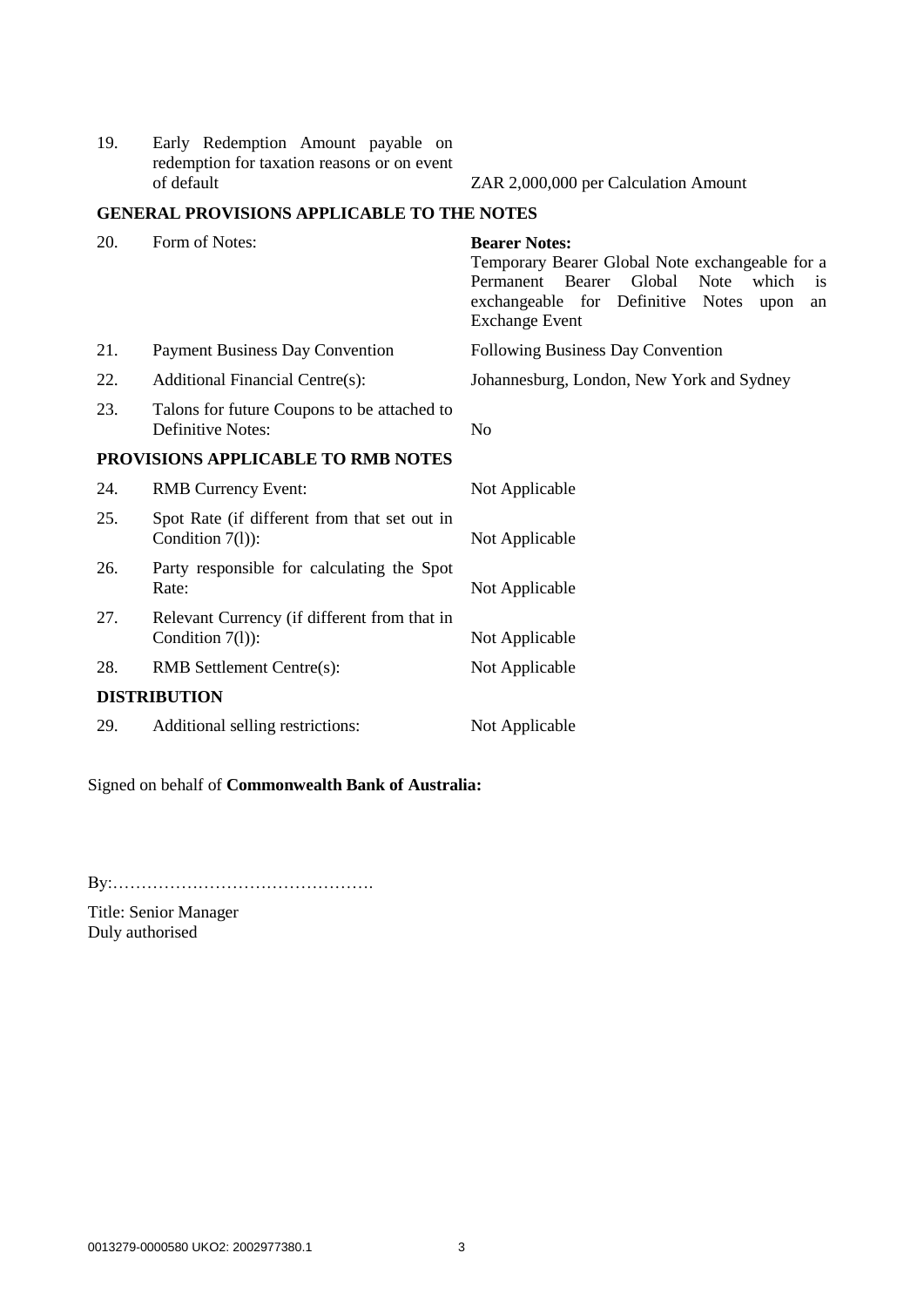#### **Part B– Other Information**

#### **1. LISTING AND ADMISSION TO TRADING**

|    | (i)            | Listing and admission to trading:                                      | Application is expected to be made by the Issuer (or<br>on its behalf) for the Notes to be admitted to trading<br>on the London Stock Exchange's main market and<br>to be listed on the Official List of the Financial<br>Conduct Authority with effect from or around the<br>Issue Date. |
|----|----------------|------------------------------------------------------------------------|-------------------------------------------------------------------------------------------------------------------------------------------------------------------------------------------------------------------------------------------------------------------------------------------|
|    | (ii)           | Estimate of total expenses related to GBP 500<br>admission to trading: |                                                                                                                                                                                                                                                                                           |
| 2. | <b>RATINGS</b> |                                                                        |                                                                                                                                                                                                                                                                                           |

Ratings: The Notes to be issued have not been rated

### **3. REASONS FOR THE OFFER AND ESTIMATED NET PROCEEDS**

- (i) Reasons for the offer: See "Use of Proceeds" in the Programme Circular (ii) Estimated net proceeds: ZAR 300,000,000
- 

# **4. INTERESTS OF NATURAL AND LEGAL PERSONS INVOLVED IN THE ISSUE**

Save for any fees payable to the Dealer, so far as the Issuer is aware, no person involved in the issue of the Notes has an interest material to the offer. The Dealer and its affiliates have engaged, and may in the future engage, in investment banking and/or commercial banking transactions with, and may perform other services for, the Issuer and its affiliates in the ordinary course of business.

## **5. YIELD**

Indication of Yield: 7.095 per cent. per annum The yield is calculated at the Issue Date on the basis of the Issue Price. It is not an indication of future yield. **6. OPERATIONAL INFORMATION** (i) ISIN: XS2431435861 (ii) Common Code: 243143586 (iii) CFI Code: DTFXFB, as updated, as set out on the website of the Association of National Numbering Agencies (ANNA) or alternatively sourced from the responsible National Numbering Agency that assigned the ISIN (iv) FISN: COMMONWEALTH BA/7.095EMTN 20260113, as updated, as set out on the website of the Association of National Numbering Agencies (ANNA) or alternatively sourced from the responsible National Numbering Agency that assigned the ISIN (v) CMU Instrument Number: Not Applicable (vi) Any clearing system(s) other than Not ApplicableEuroclear and Clearstream,